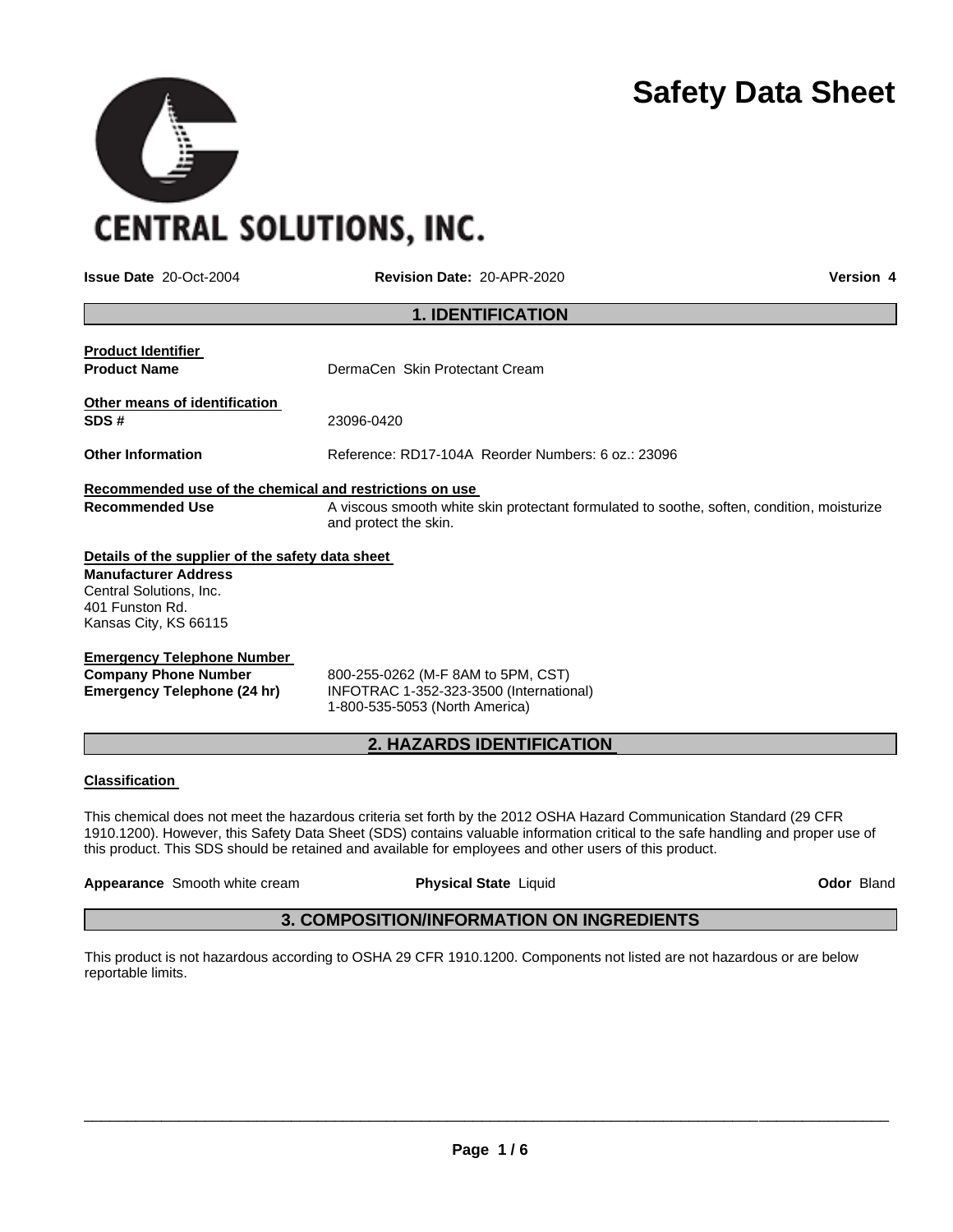## \_\_\_\_\_\_\_\_\_\_\_\_\_\_\_\_\_\_\_\_\_\_\_\_\_\_\_\_\_\_\_\_\_\_\_\_\_\_\_\_\_\_\_\_\_\_\_\_\_\_\_\_\_\_\_\_\_\_\_\_\_\_\_\_\_\_\_\_\_\_\_\_\_\_\_\_\_\_\_\_\_\_\_\_\_\_\_\_\_\_\_\_\_ **4. FIRST-AID MEASURES**

## **First Aid Measures**

| <b>Eye Contact</b>  | Rinse immediately with plenty of water, also under the eyelids, for at least 15 minutes.                                                     |
|---------------------|----------------------------------------------------------------------------------------------------------------------------------------------|
| <b>Skin Contact</b> | If skin irritation develops, wash product off with water.                                                                                    |
| <b>Inhalation</b>   | Remove to fresh air.                                                                                                                         |
| Ingestion           | Dilute by giving a large amount of water. Allow vomiting to occur, then get medical<br>attention. Call a physician or Poison Control Center. |

#### **Most important symptoms and effects**

**Symptoms May cause mild eve irritation. May cause gastrointestinal disturbance.** 

#### **Indication of any immediate medical attention and special treatment needed**

**Notes to Physician**  Treat symptomatically.

# **5. FIRE-FIGHTING MEASURES**

#### **Suitable Extinguishing Media**

Use extinguishing measures that are appropriate to local circumstances and the surrounding environment.

**Unsuitable Extinguishing Media** Not determined.

#### **Specific Hazards Arising from the Chemical**

Non-flammable.

#### **Protective equipment and precautions for firefighters**

As in any fire, wear self-contained breathing apparatus pressure-demand, MSHA/NIOSH (approved or equivalent) and full protective gear.

# **6. ACCIDENTAL RELEASE MEASURES**

## **Personal precautions, protective equipment and emergency procedures**

**Personal Precautions Use personal protective equipment as required.** 

#### **Methods and material for containment and cleaning up**

**Methods for Containment** Prevent further leakage or spillage if safe to do so.

**Methods for Clean-Up** Small spills (less than 1 gallon) may be washed down a drain with lots of water or cleaned up and disposed of into a sanitary sewer system. Small spills can be wiped up with a paper towel or cloth and disposed of in the trash.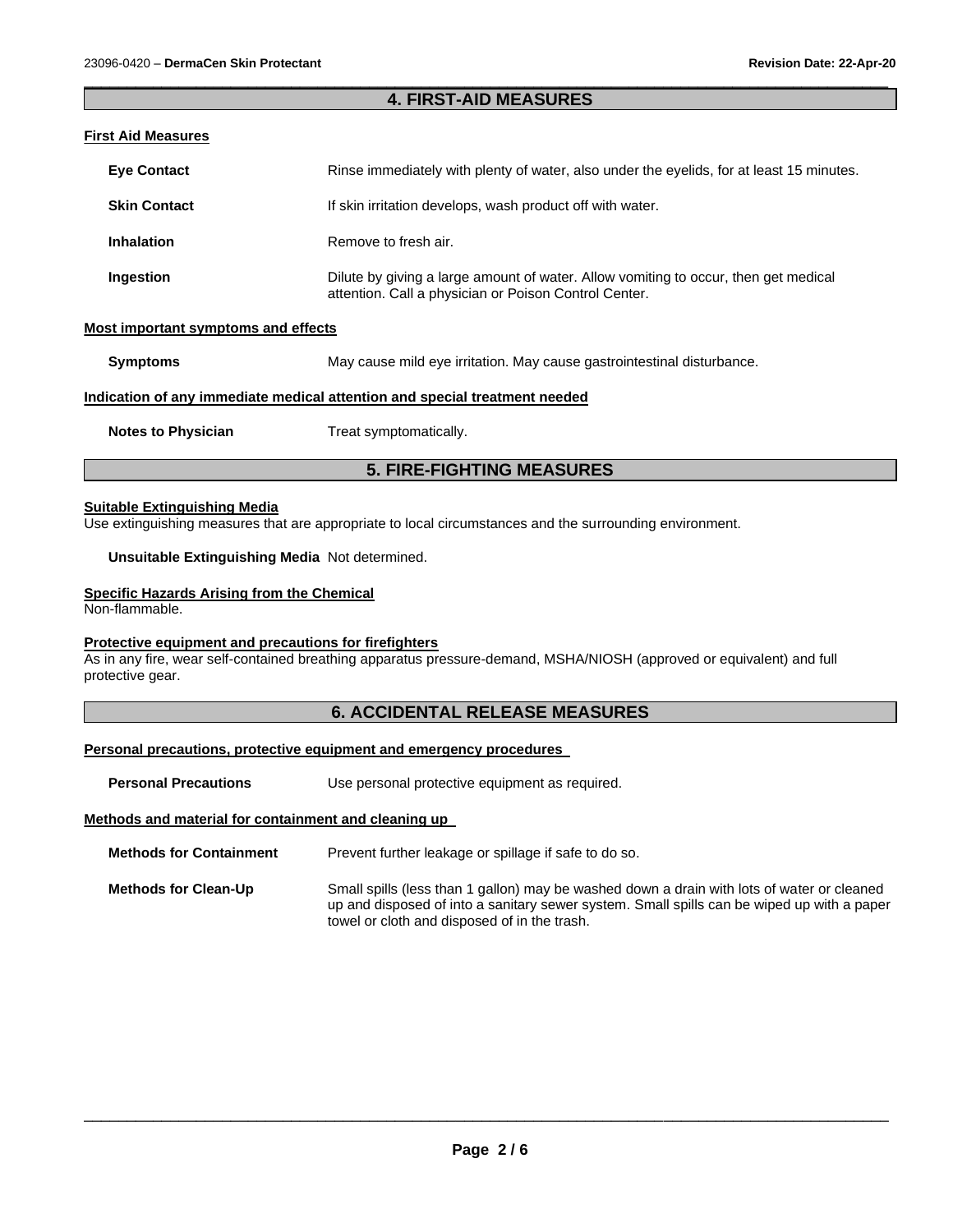|                                                                       | 7. HANDLING AND STORAGE                                                                                                                                                        |  |  |
|-----------------------------------------------------------------------|--------------------------------------------------------------------------------------------------------------------------------------------------------------------------------|--|--|
| <b>Precautions for safe handling</b>                                  |                                                                                                                                                                                |  |  |
| <b>Advice on Safe Handling</b>                                        | Handle in accordance with good industrial hygiene and safety practice.                                                                                                         |  |  |
| Conditions for safe storage, including any incompatibilities          |                                                                                                                                                                                |  |  |
| <b>Storage Conditions</b>                                             | Keep containers tightly closed in a dry, cool and well-ventilated place. Do not contaminate<br>food or feed stuffs. Do not reuse container. Keep out of the reach of children. |  |  |
| <b>Incompatible Materials</b>                                         | None known.                                                                                                                                                                    |  |  |
| 8. EXPOSURE CONTROLS/PERSONAL PROTECTION                              |                                                                                                                                                                                |  |  |
| <b>Exposure Guidelines</b>                                            | No exposure limits noted for ingredient(s)                                                                                                                                     |  |  |
| <b>Appropriate engineering controls</b>                               |                                                                                                                                                                                |  |  |
| <b>Engineering Controls</b>                                           | None under normal use conditions.                                                                                                                                              |  |  |
| Individual protection measures, such as personal protective equipment |                                                                                                                                                                                |  |  |
| <b>Eye/Face Protection</b>                                            | Avoid contact with eyes.                                                                                                                                                       |  |  |
| <b>Skin and Body Protection</b>                                       | No special technical protective measures are necessary. This product is a skin protectant.                                                                                     |  |  |
| <b>Respiratory Protection</b>                                         | No protective equipment is needed under normal use conditions.                                                                                                                 |  |  |
|                                                                       |                                                                                                                                                                                |  |  |

**General Hygiene Considerations** Do not get in eyes. Keep away from food and drink.

# **9. PHYSICAL AND CHEMICAL PROPERTIES**

## **Information on basic physical and chemical properties**

| <b>Physical State</b><br>Appearance | Liquid<br>Smooth white cream | Odor                  | Bland  |
|-------------------------------------|------------------------------|-----------------------|--------|
| Color                               | White                        | <b>Odor Threshold</b> | Not de |
| <b>Property</b>                     | <b>Values</b>                | Remarks • Method      |        |
| рH                                  | n/a                          |                       |        |
| <b>Melting Point/Freezing Point</b> | Not established              |                       |        |
| <b>Boiling Point/Boiling Range</b>  | 100 °C / 212 °F              |                       |        |
| <b>Flash Point</b>                  | Not flammable                |                       |        |
| <b>Evaporation Rate</b>             | Not determined               |                       |        |
| <b>Flammability (Solid, Gas)</b>    | n/a-liquid                   |                       |        |
| <b>Upper Flammability Limits</b>    | Not applicable               |                       |        |
| <b>Lower Flammability Limit</b>     | Not applicable               |                       |        |
| <b>Vapor Pressure</b>               | Not established              |                       |        |
| <b>Vapor Density</b>                | Not established              |                       |        |
| <b>Specific Gravity</b>             | $1.009 - 1.040$              |                       |        |
| <b>Water Solubility</b>             | Completely soluble           |                       |        |
| Solubility in other solvents        | Not determined               |                       |        |
| <b>Partition Coefficient</b>        | Not determined               |                       |        |
| <b>Autoignition Temperature</b>     | Not determined               |                       |        |
| <b>Decomposition Temperature</b>    | Not determined               |                       |        |
| <b>Kinematic Viscosity</b>          | Not determined               |                       |        |

**Odor Threshold** Not determined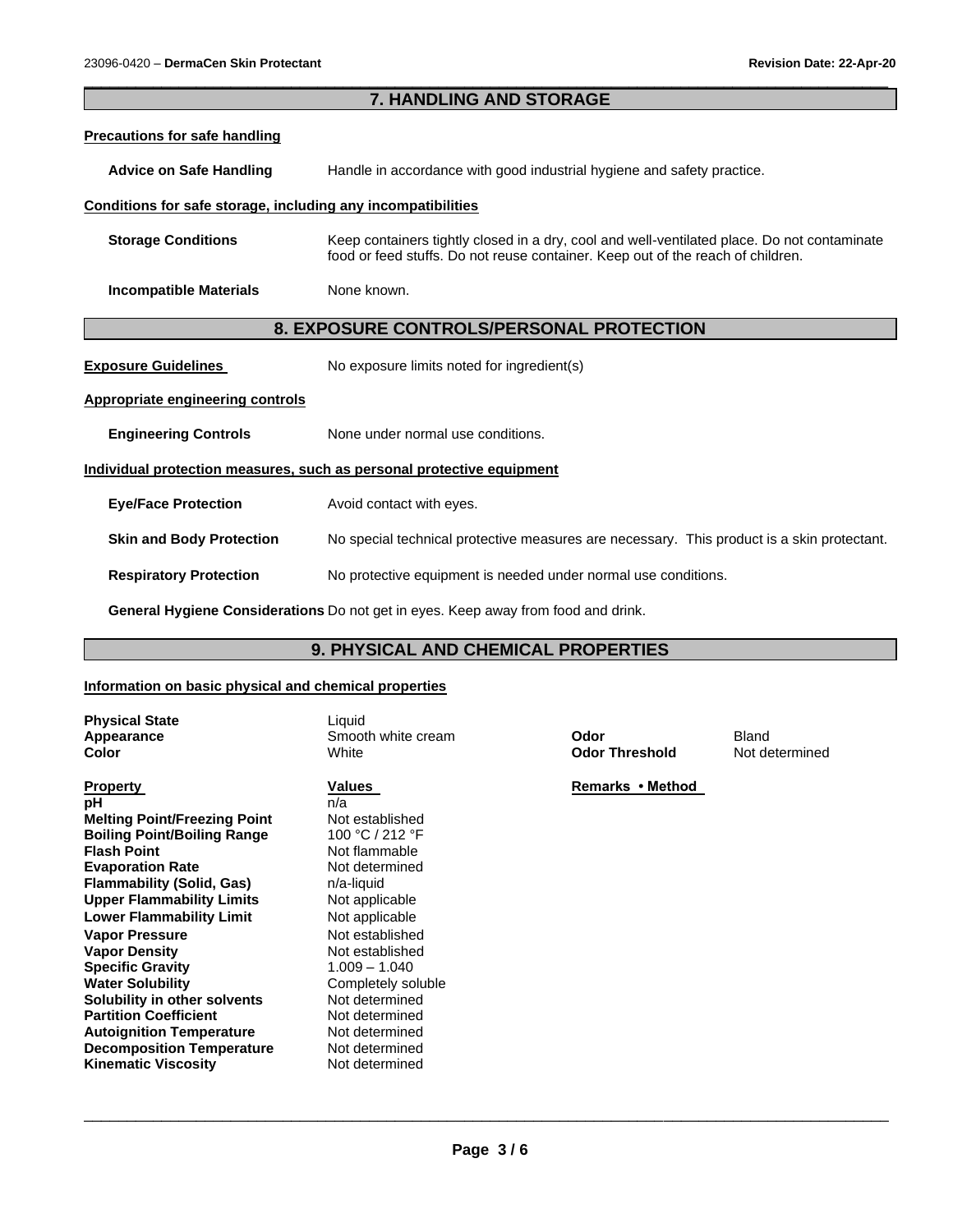**Property**<br> **Property**<br> **Dynamic Viscosity**<br> **CONFICAL SECTION**<br> **Values**<br>  $\frac{60,000-100,000}{50,000-100,000}$  cps **Dynamic Viscosity 50,000-100,000**<br>**Explosive Properties Not determined Explosive Properties Not determined**<br> **Oxidizing Properties Not determined Oxidizing Properties<br>Density** 

**Density** 8.41 - 8.67 lb/gal

# **10. STABILITY AND REACTIVITY**

\_\_\_\_\_\_\_\_\_\_\_\_\_\_\_\_\_\_\_\_\_\_\_\_\_\_\_\_\_\_\_\_\_\_\_\_\_\_\_\_\_\_\_\_\_\_\_\_\_\_\_\_\_\_\_\_\_\_\_\_\_\_\_\_\_\_\_\_\_\_\_\_\_\_\_\_\_\_\_\_\_\_\_\_\_\_\_\_\_\_\_\_\_

#### **Reactivity**

Not reactive under normal conditions.

#### **Chemical Stability**

Stable under recommended storage conditions.

#### **Possibility of Hazardous Reactions**

None under normal processing.

**Hazardous Polymerization** Hazardous polymerization does not occur.

#### **Conditions to Avoid**

Keep out of reach of children.

#### **Incompatible Materials**

None known.

#### **Hazardous Decomposition Products**

None known.

# **11. TOXICOLOGICAL INFORMATION**

#### **Information on likely routes of exposure Product Information**

| <b>FIUUUUL IIIIUI IIIAUUII</b> |                                                                                                       |
|--------------------------------|-------------------------------------------------------------------------------------------------------|
| <b>Eye Contact</b>             | Avoid contact with eyes.                                                                              |
| <b>Skin Contact</b>            | Not expected to be a skin irritant during prescribed use. This product is a hand and body<br>lotion.  |
| <b>Inhalation</b>              | Under normal conditions of intended use, this material is not expected to be an inhalation<br>hazard. |
| Ingestion                      | Do not taste or swallow.                                                                              |

#### **Component Information**

| <b>Chemical Name</b> | Oral LD50            | <b>Dermal LD50</b>       | <b>Inhalation LC50</b> |
|----------------------|----------------------|--------------------------|------------------------|
| Isopropyl palmitate  | (Rat<br>∙ 5000 mg/kg | ( Rabbit<br>- 5000 mg/kg |                        |
| 142-91-6             |                      |                          |                        |

## **Information on physical, chemical and toxicological effects**

**Symptoms** Please see section 4 of this SDS for symptoms.

## **Delayed and immediate effects as well as chronic effects from short and long-term exposure**

| Carcinogenicity                                  | This product does not contain any carcinogens or potential carcinogens as listed by OSHA,<br>IARC or NTP. |
|--------------------------------------------------|-----------------------------------------------------------------------------------------------------------|
| Numerical measures of toxicity<br>Not determined |                                                                                                           |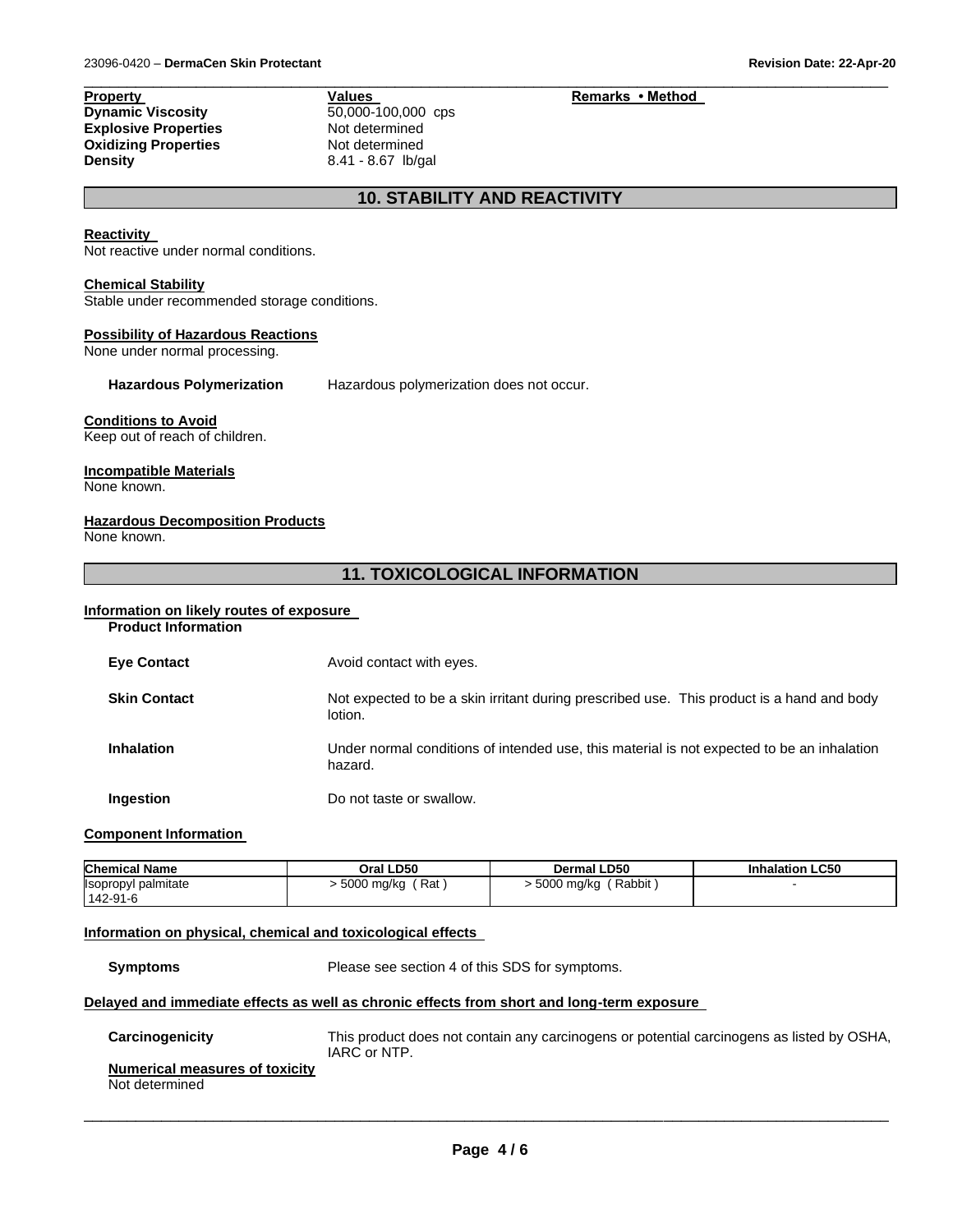# **12. ECOLOGICAL INFORMATION**

\_\_\_\_\_\_\_\_\_\_\_\_\_\_\_\_\_\_\_\_\_\_\_\_\_\_\_\_\_\_\_\_\_\_\_\_\_\_\_\_\_\_\_\_\_\_\_\_\_\_\_\_\_\_\_\_\_\_\_\_\_\_\_\_\_\_\_\_\_\_\_\_\_\_\_\_\_\_\_\_\_\_\_\_\_\_\_\_\_\_\_\_\_

# **Ecotoxicity**

An environmental hazard cannot be excluded in the event of unprofessional handling or disposal.

## **Persistence/Degradability**

Not determined

#### **Bioaccumulation**

Not determined

# **Mobility**

Not determined

## **Other Adverse Effects**

Not determined

# **13. DISPOSAL CONSIDERATIONS**

| <b>Waste Treatment Methods</b> |
|--------------------------------|
|--------------------------------|

| <b>Disposal of Wastes</b>     | Disposal should be in accordance with applicable regional, national and local laws and<br>regulations. |
|-------------------------------|--------------------------------------------------------------------------------------------------------|
| <b>Contaminated Packaging</b> | Disposal should be in accordance with applicable regional, national and local laws and<br>regulations. |

# **14. TRANSPORT INFORMATION**

| <b>Note</b> | Please see current shipping paper for most up to date shipping information, including<br>exemptions and special circumstances. |
|-------------|--------------------------------------------------------------------------------------------------------------------------------|
| <u>DOT</u>  | Not regulated                                                                                                                  |
| <u>IATA</u> | Not regulated                                                                                                                  |
| <b>IMDG</b> | Not regulated                                                                                                                  |

# **15. REGULATORY INFORMATION**

**International Inventories** 

Not determined

## **US Federal Regulations**

**SARA 313** Not determined

#### **US State Regulations**

# **U.S. State Right-to-Know Regulations**

| <b>Chemical Name</b> | <b>New Jersey</b> | ssachusetts<br>IVIJ. | Pennsylvania |
|----------------------|-------------------|----------------------|--------------|
| None Listed          |                   |                      |              |
|                      |                   |                      |              |